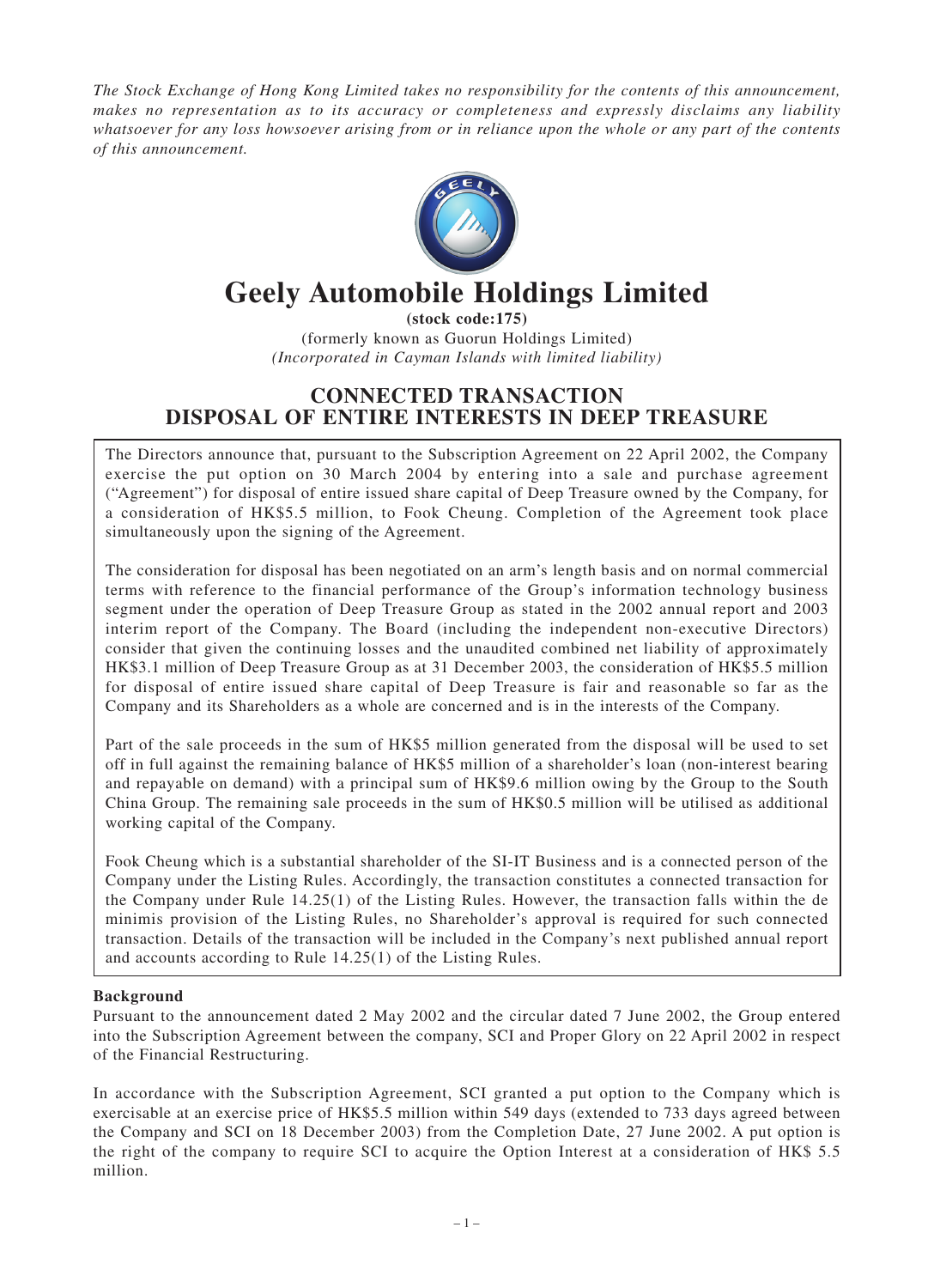# **Parties to the Agreement dated 30 March 2004**

- Purchaser: Fook Cheung, a company incorporated in the British Virgin Islands with limited liability. It is a wholly-owned subsidiary of SCI, the shares of which are currently listed on the Stock Exchange, and is also a substantial shareholder of the SI-IT Business.
- Vendor: The Company

Immediately prior to the execution of the Agreement, Deep Treasure was beneficially owned as to 51% by the Company and 49% by Fook Cheung respectively.

#### **Assets sold under the Agreement**

Pursuant to the Agreement, the Company agreed to dispose of and Fook Cheung has agreed to purchase the entire issued share capital of Deep Treasure owned by the Company. The assets held by Deep Treasure are the issued share capital of the SI-IT Business. The SI-IT Business are currently engaged in the business of the system integration and software development.

Immediately upon completion of the Agreement, the Company would cease to hold any equity interests in the SI-IT Business.

# **Consideration**

The consideration for the disposal is HK\$5.5 million. Such consideration was agreed after arm's length negotiation between the Company and Fook Cheung on normal commercial terms with reference to the financial performance of the Group's SI-IT-related business segment under the operation of Deep Treasure Group as stated in the 2002 annual report and 2003 interim report of the Company.

The gain to the Company amounted to approximately HK\$5.5 million as a result of the transaction.

Part of the sale proceeds in the sum of HK\$5 million generated from the disposal will be used to set off in full against the remaining balance of HK\$5 million of a shareholder's loan (non-interest bearing and repayable on demand) with a principal sum of HK\$9.6 million owing by the Group to the South China Group. The remaining sale proceeds in the sum of HK\$0.5 million will be utilised as additional working capital of the Company.

# **Completion**

Completion of the Agreement has taken place immediately upon execution of the Agreement.

#### **Reasons for the Agreement**

The Group is principally engaged in SI-IT-related business and is also engaged in property related business in the PRC. As stated in the 2002 annual report and 2003 interim report of the Company, turnover from the Group's SI-IT-related business segment under the operation of Deep Treasure Group for each of the year ended 31 December, 2002 and the six months ended 30 June 2003 amounted to approximately HK\$34.6 million and approximately HK\$15.6 million respectively. However, the Group's SI-IT-related business did not contribute profitably to the Group and incurred operating losses of approximately HK\$0.7 million and approximately HK\$1.3 million respectively for each of the year ended 31 December, 2002 and the six months ended 30 June, 2003.

According to the management accounts of the Deep Treasure Group, the unaudited combined loss and net liability of Deep Treasure Group was approximately HK\$1.3 million and approximately HK\$3.1 million as at 31 December 2003 respectively whereas the audited combined loss and net liability of Deep Treasure Group was approximately HK\$0.7 million and approximately HK\$1.9 million as at 31 December 2002 respectivley.

In view of the continuing losses of the operations of the SI-IT Business, the disposal allows the Company to realise its 51% interest in each of the issued share capital of the SI-IT Business at a price substantially over the combined net liability of approximately HK\$3.1 million of Deep Treasure Group.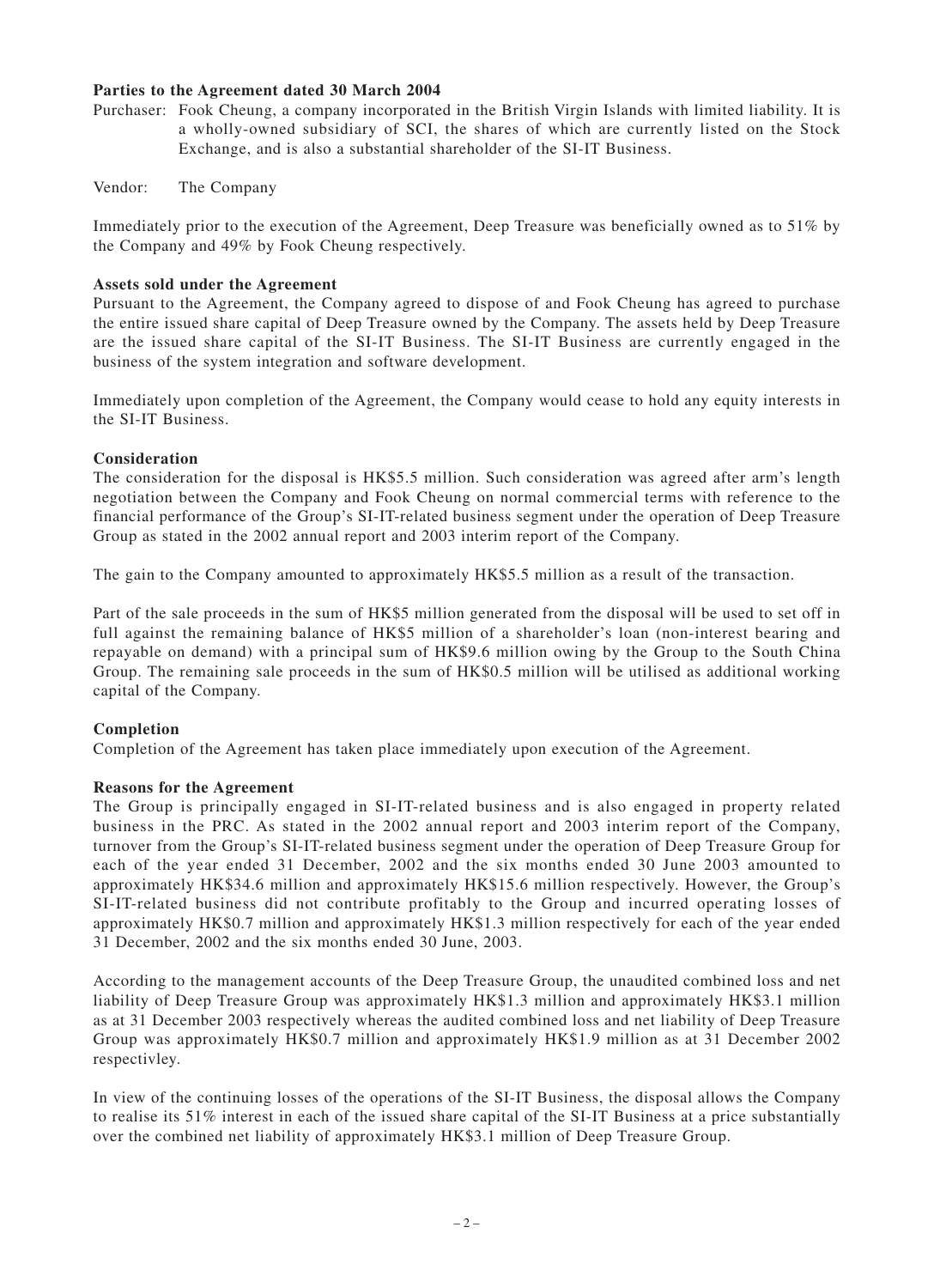However, the Directors are optimistic about the future of automobile businesses in the PRC. Reference is made to the Company's circular dated 9 May, 2003 that the Group had entered into a joint venture agreement to establish Zhejiang Geely Guorun Automobile Company Limited, a sino-foreign equity joint venture, which principally engaged in manufacturing of automobile in the PRC, including research, production, marketing and sales of sedans and related automobile component in the PRC. Relevant PRC registration and approval procedures of establishment were completed in 21 May 2003.

The Directors believe that establishment of joint venture provides an excellent opportunity for the Group to expand its principal business in PRC , one of the fastest growing financial centers in Asia. In addition, the Group will continue to seek opportunity to cooperate and co-invest with well-established institutions, which possesses certain SI-IT spots and SI-IT network in the PRC.

Save for disposal of the entire issued share capital of Deep Treasure, the Directors have no present intention to dispose of the Group's other information technology-related business.

The consideration for disposal has been negotiated on an arm's length basis and on normal commercial terms with reference to the financial performance of the Group's SI-IT-related business segment under the operation of Deep Treasure Group as stated in the 2002 annual report and 2003 interim report of the Company. The Board (including the independent non-executive Directors) consider that given the continuing losses and the unaudited combined net liability of approximately HK\$3.1 million of Deep Treasure Group as at 31 December, 2003, the consideration of HK\$5.5 million for the disposal of the entire issued share capital of Deep Treasure is fair and reasonable so far as the Company and its Shareholders as a whole are concerned and is in the interests of the Company.

Upon completion of the Agreement, the Company would cease to hold any equity interests in Deep Treasure Group and the Company would no longer have any board representations in Deep Treasure Group.

#### **Connected transaction**

Fook Cheung which is a substantial shareholder of the SI-IT Business and is a connected person of the Company under the Listing Rules. Accordingly, the transaction constitutes a connected transaction for the Company under Rule 14.25(1) of the Listing Rules. However, the transaction falls within the de minimis provision of the Listing Rules, no Shareholder's approval is required for such connected transaction.

#### **General**

The above transaction will be disclosed in the Company's next published annual report and accounts as post balance sheet event and discontinued business in segment accounting.

Details of the above transaction will be included in the Company's next published annual report and accounts according to Rule 14.25(1) of the Listing Rules.

#### **Terms used in this announcement**

In this announcement, the following expressions have the meanings set out below unless the context otherwise requires:

| "Board"         | the executive directors of the Company                                                                                                                                                                                                                                       |
|-----------------|------------------------------------------------------------------------------------------------------------------------------------------------------------------------------------------------------------------------------------------------------------------------------|
| "Company"       | Geely Automobile Holdings Limited (formerly known as Guorun Holdings<br>Limited), a company incorporated in Cayman Islands, the shares of which are<br>currently listed on the Stock Exchange                                                                                |
| "Deep Treasure" | Deep Treasure Investments Limited, a company incorporated in the British<br>Virgin Islands with limited liability and is beneficially owned as to $51\%$ by the<br>Company and 49% by Fook Cheung. It is an intermediate investment holding<br>company of the SI-IT Business |